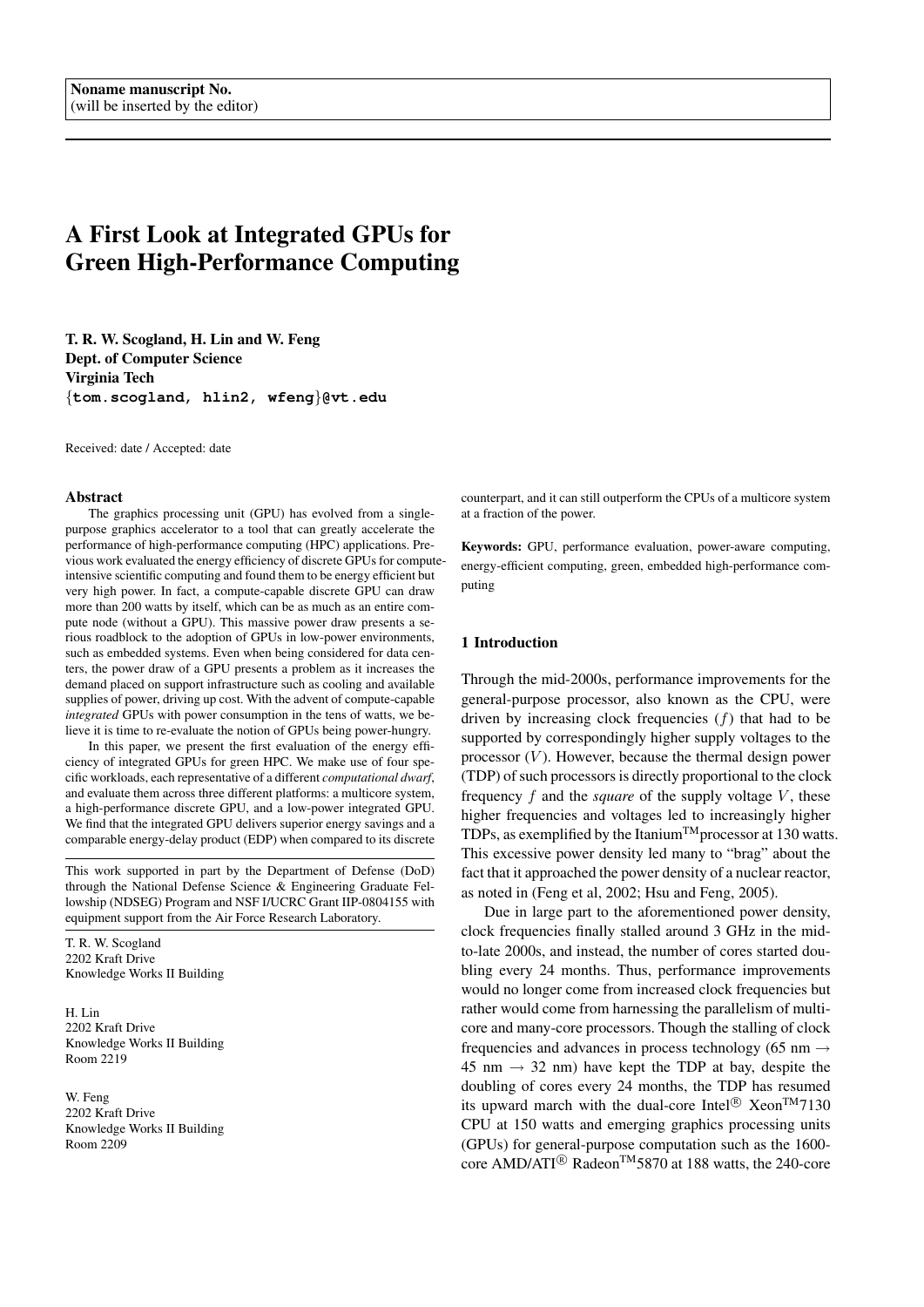NVIDIA<sup>®</sup> GTX 280 at 236 watts, and the 512-core NVIDIA<sup>®</sup> Fermi at 295 watts.

Despite the arguably voracious power appetite of the GPU, its popularity continues to grow quite rapidly because it is a commodity solution that can deliver personal supercomputing to the desktop for everything from a common desktop operating system (Munshi, 2008) to scientific applications (Eastman and Pande, 2010; Sandes and de Melo, 2010; Zhang et al, 2010; Tan et al, 2009; Anandakrishnan et al, 2010; Hardy et al, 2009; Stone et al, 2007). However, the adoption of the GPU in *high-performance embedded environments* has been limited due to the aforementioned TDPs. In addition, future exascale computing environments face daunting power consumption issues, as detailed in (Kogge et al, 2008) — power issues that may be exacerbated by GPUs.

While the most common and most studied GPUs for general-purpose computation are large, dedicated, and discrete many-core processors with 240 to 3200 cores, their TDPs are similarly large. As a consequence, such discrete many-core GPUs *cannot* be used in embedded systems.

Recently, however, low-power GPUs have materialized for general-purpose computation as well. Such GPUs have been designed as part of the chipset of the system motherboard, i.e., an integrated GPU and system chipset, or hereafter referred to simply as an *integrated GPU*. This integrated GPU provides full support for general-purpose computational acceleration via CUDATM (NVIDIA, 2010) but at a TDP that is an *order of magnitude better* (i.e., less) than a traditionally large, dedicated, and discrete many-core processor such as the NVIDIA GTX 280.

Historically, integrated GPUs have been designed to provide 2D and 3D rendering within a low power and energy budget, especially laptops and miniature PCs. Now that these integrated GPUs also have compute capabilities, can they deliver the energy efficiency of their larger brethren while maintaining the low-power characteristics that made them attractive in portable and embedded systems from the start? Our results show that integrated GPUs with low TDPs possess the capacity for higher performance than their power draw suggests and provide a compelling performance compromise between traditional CPUs and full-sized GPUs with a power draw lower than either.

The main contribution of this paper is a performance evaluation and demonstration of low-power integrated GPUs in enhancing performance and energy efficiency for green high-performance computing (HPC). Specifically, we compare the performance, power consumption, and energy efficiency for a set of scientific applications across three accelerated architectures: an 8-core CPU system, a 240-core discrete GPU, and a low-power integrated GPU. Our results show that the integrated GPU offers a comparable energydelay product (EDP) and superior energy savings over a discrete GPU, while still delivering better performance than multicore CPUs at a fraction of their power consumption. These properties make compute-capable, integrated GPUs very promising for green HPC applications.

The remainder of the paper is organized as follows, we present a background on the NVIDIA GPU architecture and  $\text{CUDA}^{\text{TM}}$  as well as other related work in Section 2 and Section 3. Section 4 discusses the methodology we used for this study, followed by an evaluation of the energy consumption and performance trade offs of a modern multicore architecture and two popular versions of the GPU architectures in Section 5. Finally, Section 6 presents our conclusions and Section 7 our plans for future work.

# 2 Background

This section provides a brief overview of the CUDA architecture, programming model, and compute capability.

# 2.1 CUDA Architecture

The CUDA architecture consists of a set of multiprocessors, each of which contains 8 scalar processors. Examples of such GPU devices include the 240-core NVIDIA GTX 280 or the 16-core NVIDIA ION<sup>TM</sup>GPU. Meaning that the NVIDIA GTX 280 has 30 multiprocessors and the NVIDIA ION GPU only 2.

While each core could execute a sequential thread, the cores generally execute in what NVIDIA calls single instruction, multiple-thread (SIMT) fashion. That is, all cores in the same group execute the same instruction at the same time, much like SIMD. Where SIMT differs is in its ability to transparently handle divergent instructions. In addition, rather than scheduling at the granularity of a thread (as a standard CPU would) or at the granularity of 8 threads (as one might expect from SIMD-like execution), CUDA schedules threads in groups of 32, known as warps, which execute as a single unit across *four* time steps on a multiprocessor.

The memory model is similarly different from standard system memory, but its structure is only tangentially relevant to the results in this paper. For more information on NVIDIA GPUs and their architecture in general, see the CUDA programming guide (NVIDIA, 2007).

# 2.2 CUDA Programming Model

Certain extensions are necessary to program the architecture described above within current programming languages. In the case of CUDA C was chosen and a set of language extensions have been released along with a compiler and various examples by NVIDIA.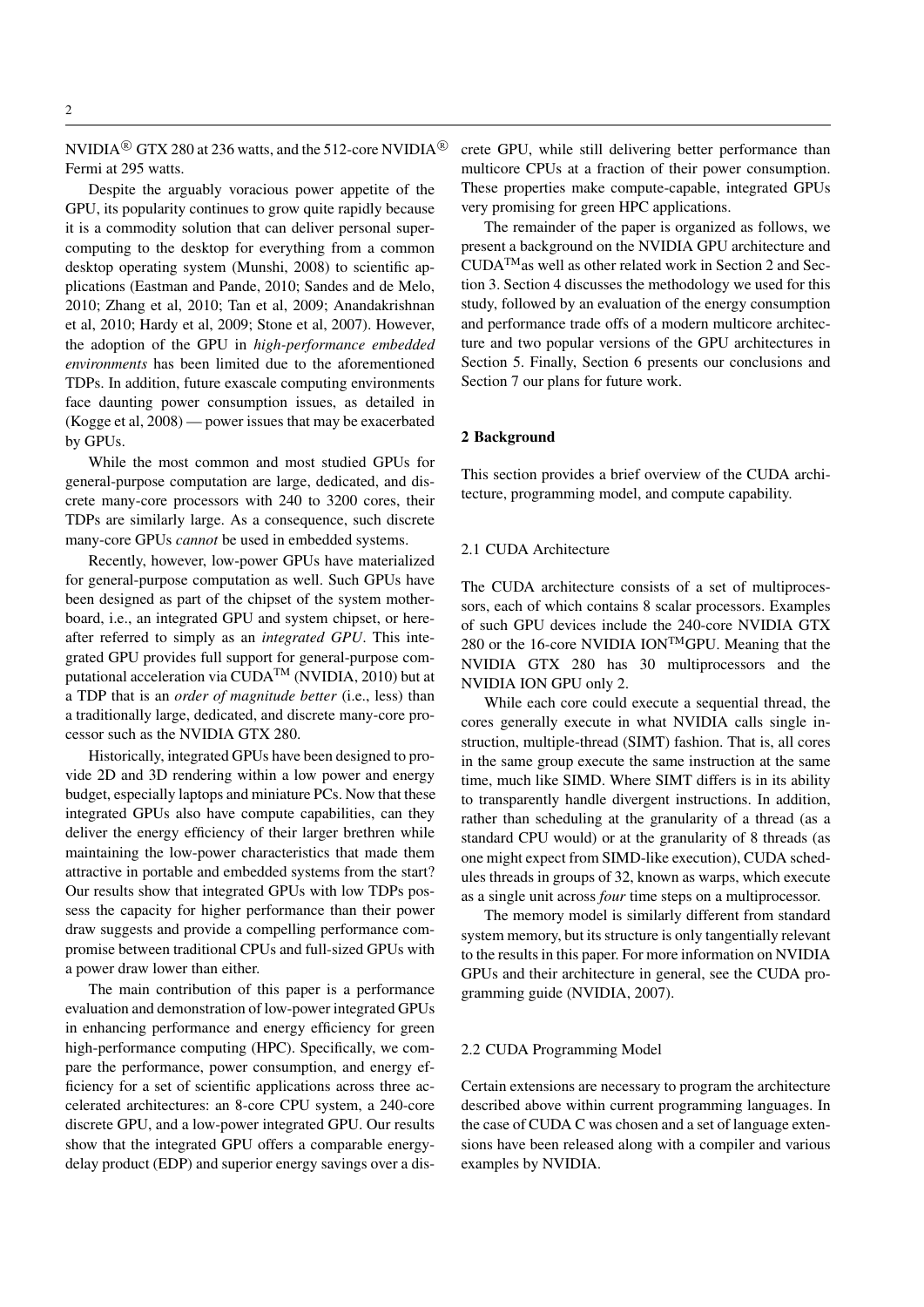The primary concept in CUDA is the *kernel*, which represents a set of computations to be run in parallel on the GPU, and is specified much like a function in C. A kernel is a grid of blocks arranged in a 1 or 2 dimensional array, which are each one- or two-dimensional arrays of threads. Threads in this case, while they are implemented differently, behave for consistency purposes the same as threads in a multicore or multiprocessor scenario. The block abstraction is useful in that all threads in a block are guaranteed to run on the same multiprocessor at the same time, allowing them to synchronize with one another and share data. Between blocks, however, there is no on-chip synchronization that is natively available.

#### 2.3 Compute Capability

NVIDIA uses "compute capability" to represent versions of their hardware and to allow for comparisons between different chips which have the same underlying properties. The compute capability is effectively a version number for the CUDA features and behavior of compute-capable graphics cards. This is especially relevant to this evaluation because our integrated and discrete GPUs have different compute capabilities, 1.1 and 1.2, respectively. In a nutshell, this means that the discrete card has more registers per multiprocessor, allows more warps and threads to be active at a time per multiprocessor, and has greater support for atomic operations. In terms of the architecture and general functioning of the chips, they are still the same.

# 3 Related Work

Energy efficiency for general-purpose computing on GPUs remains a largely unexplored space. The most directly relevant previous work (Huang et al, 2009) evaluates the energy efficiency of a computationally intensive scientific application across a GPU and a multicore system with and without threading. They demonstrate that the GPU has high potential for energy efficiency for compute-intensive workloads due to its high performance, but leave the high instantaneous power of a GPU as an issue yet to be addressed.

In (Rofouei et al, 2008), the authors evaluate the energy efficiency of GPUs with an emphasis on energy cost and cost/performance. This paper focuses more on their LEAP server, which is the tool used to get "real-time" energy monitoring than on the GPU results themselves. That said, they do present a good evaluation of the cost/performance of GPUs and energy cost of instructions.

The earliest work on GPU power consumption is a tool called QSilver, a simulator designed for the analysis of performance characteristics of graphics hardware (Sheaffer et al, 2005). QSilver focuses on analyzing the graphics pipeline

by intercepting OpenGL calls. One of the hardware improvements investigated is dynamic voltage and frequency scaling (DVFS) across multiple clock domains, which achieved an estimated power reduction of 10%.

Though little work has been done in direct relation to general-purpose computing on low-power GPUs, a great deal of effort has been expended on creating low-power embedded GPUs for graphics (Nam et al, 2007). They explore the use of logarithmic arithmetic for power efficiency and propose a significant rearrangement of the arithmetic units in the GPU to produce significant power and space savings.

More generally, high-performance computing (HPC) as a field has sought ways to lower its energy consumption for quite some time, especially with methods such as DVFS, e.g., the power-aware run-time system proposed in (Hsu and Feng, 2005). They propose an algorithm that monitors the percentage of the cycles spent on memory operations and decides when it is appropriate to lower the frequency of the processor such that the performance degradation, if any, is tightly bound. While we do not directly analyze DVFS in this paper, our results suggest that a similar methodology may be in use on the GPUs we study.

#### 4 Methodology

In order to evaluate the effectiveness of integrated GPUs for energy-efficient and low-power HPC, we selected a set of candidate metrics and evaluated them across a diverse set of applications.

## 4.1 Energy Efficiency Metrics

Currently, the most commonly used energy-efficiency metric, as adopted by the Green500 List (Feng and Cameron, 2008), is *flops/watt*, where flops refers to floating-point operations per second. However, the number of floating-point operations is not applicable to all applications. Also, getting an accurate measure of the floating-point operations per run on each platform for a large number of applications is difficult and prohibitively time consuming. Another option considered was to use available implementations of the LIN-PACK (Dongarra, 1990) benchmark, but the available GPU implementations of LINPACK do not support cards with memory lower than 4GB, such as those we are evaluating.

An alternative metric for measuring energy efficiency is the *energy-delay product (EDP)*. The EDP is defined as the amount of energy consumed during the execution of a program multiplied by the execution time of the program. It has been a metric used in previous studies of GPU energy efficiency (Huang et al, 2009; Hamano et al, 2009).

This EDP metric, and more generally,  $ED<sup>n</sup>$ , where n is an integer, is commonly used in circuit design. However,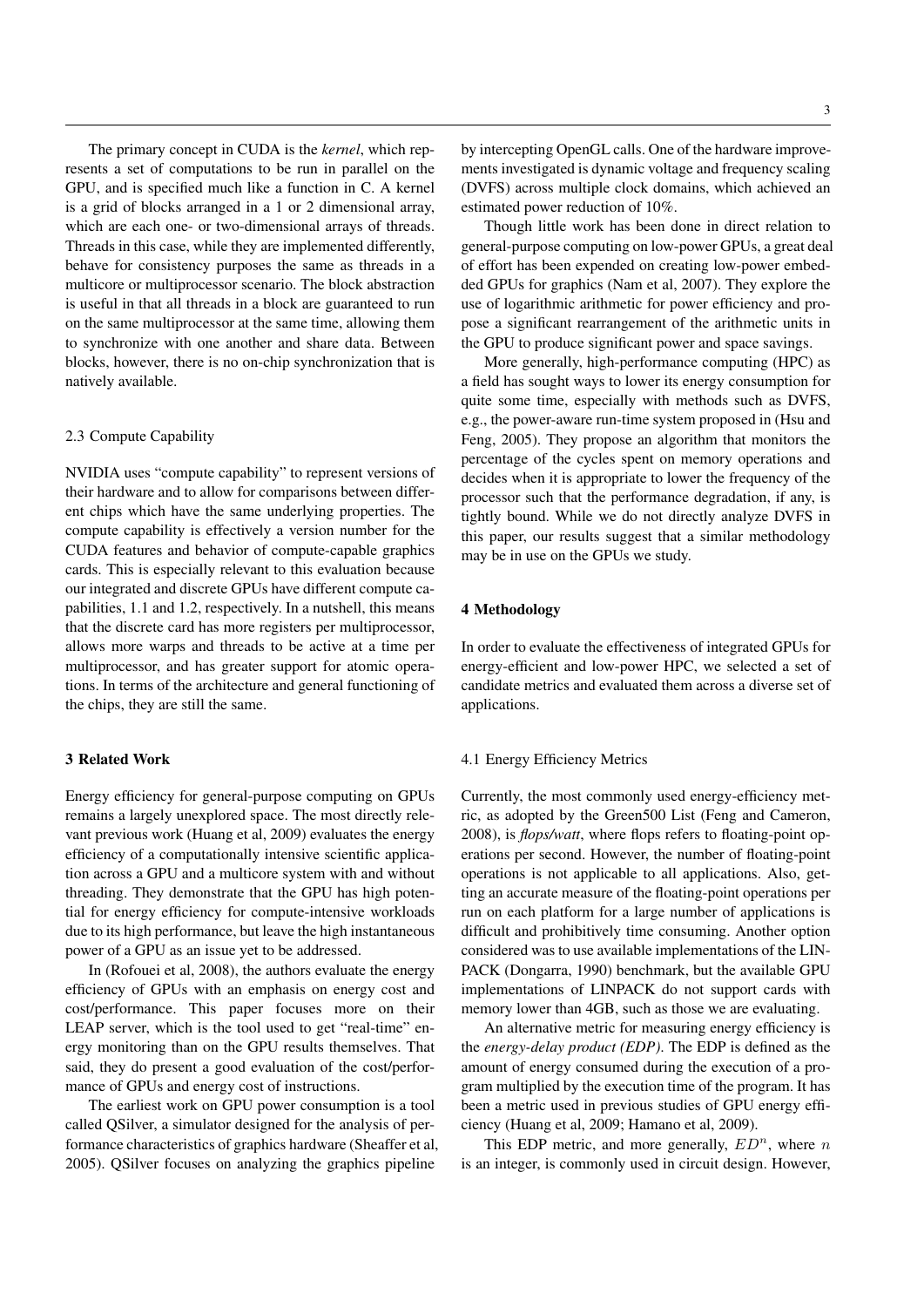as noted in (Hsu et al, 2005), the  $ED<sup>n</sup>$  product emphasizes performance over energy, particularly as n increases.

A metric of increasing interest is the amount of computational work completed per joule. The question here becomes "What constitutes work?" In (Kapasi et al, 2003), work completed per joule is defined as operations per joule. In contrast, SPECPower (Lange, 2009) defines work per joule as "server-side Java operations per joule." However, our set of applications do not use that unit of work, nor do they share a common unit of work other than instructions, and those are debatable since different instructions may be chosen by the compilers for each platform. As such, we decided to treat a complete run of a given application as a single unit of work and report the total energy consumed per application run.

#### 4.2 Power Measurement

With the purpose of this study centered around the power consumption and energy efficiency of GPUs, we seek to investigate the static power vs. the dynamic power of GPUs and the EDP of the computing platforms under different application workloads, respectively. However, directly measuring the power consumption or energy efficiency of the GPU alone is extraordinarily difficult. For example, the ION GPU is not physically separable from the rest of the system, not to mention that it includes more than just the processing element within itself. Another issue is that for the GPU, the static power of just the GPU is not necessarily useful since other components are necessary for the GPUs to function. As such, we measure the *idle and loaded power* of the entire system rather than the static and dynamic power of the GPU, respectively. The idle power is the power of the whole system when running but not loaded. The loaded power is the same as the idle power except with a computational load running on the system in question.

# 4.3 Applications

This study aims to evaluate the performance and energy efficiency of integrated GPUs for high-performance scientific applications. To this end, we run four benchmark applications on multicore and CUDA-accelerated GPU systems. We chose these four applications, each representing a Berkeley computational dwarf (Asanovic et al, 2006), in order to cover a range of common scientific application signatures — compute intensive, synchronization intensive, communication intensive, and fine-grained parallelism.

For our compute-intensive benchmark, we use GEM (Fenley et al, 2008; Gordon et al, 2008), a molecular dynamics application that calculates the electrostatic potential along the surface of a macromolecule. The other three applications are from the open-source Rodinia Benchmark Suite (Che

et al, 2009). We describe these test applications in detail below.

#### *4.3.1 GEM*

GEM is a molecular dynamics application that visualizes the electrostatic potential along the surface of a macromolecule. We developed accelerated versions of the application in conjunction with our byiophysics colleagues and have CUDA and pthreads versions along with the original serial version. GEM represents the *n-body dwarf* (Asanovic et al, 2006), but while most n-body applications are all-pair computations over a single set of particles, GEM performs all-pair computations between two different sets. The input of GEM consists of a list of all atoms in the structure, and a list of surface points for which the potential is of interest. As such, the computational complexity is  $O(n * m)$  where n is the number of atoms and  $m$  is the number of surface points. Like most n-body applications, approximations can be applied to reduce the computational complexity. However, we eschew such approximations in favor of accuracy for the implementation used in our experiments. Since different pairwise computations are independent, GEM requires no synchronization between different threads and thus can scale almost linearly across a large number of compute units given enough input. In addition, it is capable of coalescing almost every memory access. As a result, GEM can efficiently utilize GPU resources to deliver high-performance speedups over CPU.

# *4.3.2 Speckle Reducing Anisotropic Diffusion (SRAD)*

SRAD (Wilson and Gallant, 1998) is a smoothing algorithm designed to clean-up speckles on an image without materially altering the important features. It is primarily used in sonic and radar imagery applications where image noise is a common issue. Its application signature represents the *structured grid* computational dwarf. Inputs and parameters are the same reference images as used for the runs in the original Rodinia paper (Che et al, 2009). SRAD executes a number of iterations, each of which involves two kernel launches, and between which memory is copied to and from the GPU. When the program is set to iterate enough times to take over a second, the minimum for an accurate power measure on our equipment, the performance depends greatly on kernel launch time.

# *4.3.3 K-Means*

K-Means (Kaufman and Rousseeuw, 2005) is a popular clustering algorithm that identifies correlated observations by grouping them into clusters by their locations. Its application signature conforms to the *dense linear algebra* com-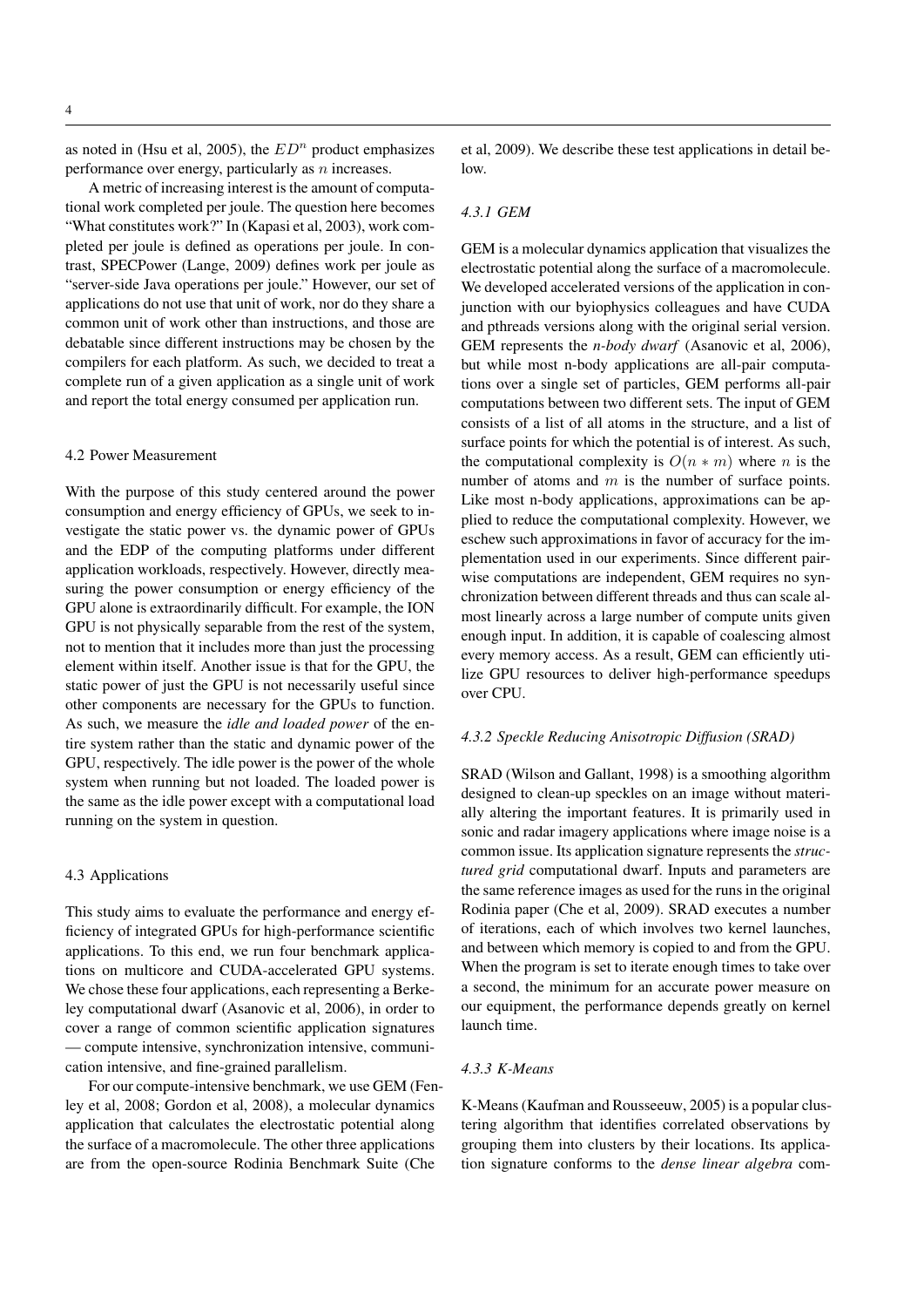|             | Kernel launches | Explicit synchronization between launches | Per launch data transfer |
|-------------|-----------------|-------------------------------------------|--------------------------|
| GEM         | 78              | $\overline{N}_{0}$                        | None                     |
| K-Means     | 37              | Yes                                       | Large                    |
| <b>SRAD</b> | 4000            | Yes                                       | Small                    |
| NW          | 255             | Nο                                        | None                     |

Table 1 Application properties factored into our decision to use these applications.

putational dwarf. The algorithm picks a set of starting centroids for the clusters, finds all observations for which a given centroid is the nearest, and then computes a new centroid based on the location of those observations. K-Means is a communication-intensive algorithm, moving data to and from the GPU between kernel launches and explicitly synchronizing the GPU with the CPU after every kernel. This iterative process continues until convergence is achieved.

#### *4.3.4 Needleman-Wunsch (NW)*

Needleman-Wunch (NW) (Needleman and Wunsch, 1970) is one of a set of alignment algorithms commonly used in DNA sequence analysis. It is based on the *dynamic programming* dwarf. All potential pairings of characters in the two input sequences are organized in a 2-D matrix, which is filled with scores representing the quality of the match ending at that location. Once the matrix is filled, a traceback is performed to find not only the highest score of the matches but also the match itself, with insertions and deletions included. Needleman-Wunsch was initially chosen to fill the role which SRAD ended up taking, but the implementation in the Rodinia suite is made coarse-grained by blocking of the matrix into chunks, reducing the number of kernel launches necessary to complete the matrix filling process. Even so, NW still requires a significant number of kernel launches to synchronize between computation of the aforementioned chunks, not to mention a significant amount of intra-block synchronization in the kernel itself.

## 4.4 Application Characteristics

Table 1 shows three characteristics — kernel launches, explicit synchronizations between launches, and per-launch data transfer — that capture the diversity of the above applications when executing on GPUs. The first characteristic indicates the number of kernel launches during a single run of the application. The second characteristic refers to whether an explicit barrier synchronization is called on the CPU side between launches of consecutive kernels. While this explicit synchronization prevents the overlapping of loading the next kernel to be run with execution of the previous kernel and increases the synchronization time, it is necessary to ensure safe data-transfer to and from the CPU card between kernel

launches for applications such as K-Means and SRAD. Finally, the third characteristic gives a coarse-grained characterization of the amount of data transferred between kernel launches. As shown in Section 5, these characteristics will measurably impact the performance, power and energy efficiency of different applications on different platforms.

# 5 Evaluation

To evaluate the performance and energy efficiency of integrated GPUs for parallel computing, we conduct a comparative study between three systems: (1) an integrated GPU system, (2) a modern multicore system and (3) a discrete-GPU-accelerated desktop supercomputer.

# 5.1 Experimental Setup

To conduct our experimental tests, we used two commodity desktop computers that are commonly available in today's market. The first desktop computer is built for the purpose of high-performance computing (HPC). It consists of two 2.0-GHz Intel Xeon E5405 quad-core CPUs and 4GB of RAM. Graphics and compute acceleration are provided by an NVIDIA GTX 280 GPU, which has 1GB of graphics memory and 30 multiprocessors (240 stream cores) at compute capability 1.2 and a clock rate of 1.3 GHz. This configuration is similar to a Colfax CXT personal supercomputer (Colfax, 2010). The second computer is a Zotac miniature desktop PC with a 1.6-GHz Intel Atom 230 dual-core CPU, 3GB of RAM, and an NVIDIA MCP79 chipset. The MCP79, better known as a GeForce 9400, contains an integrated ION graphics chip with 256MB of graphics memory, 2 multiprocessors (16 stream cores) at compute capability 1.1 and a clock rate of 1.1 GHz.

The first computer is used for collecting results for both the multicore and the discrete-GPU experiments, and the GPU is removed for the multicore and serial CPU experiments. The integrated-GPU results are collected from the second computer.

In all experiments, we use a WattsUp? PRO ES power meter, in-line with the system under test and connected to a separate measurement-logging PC. We configure the power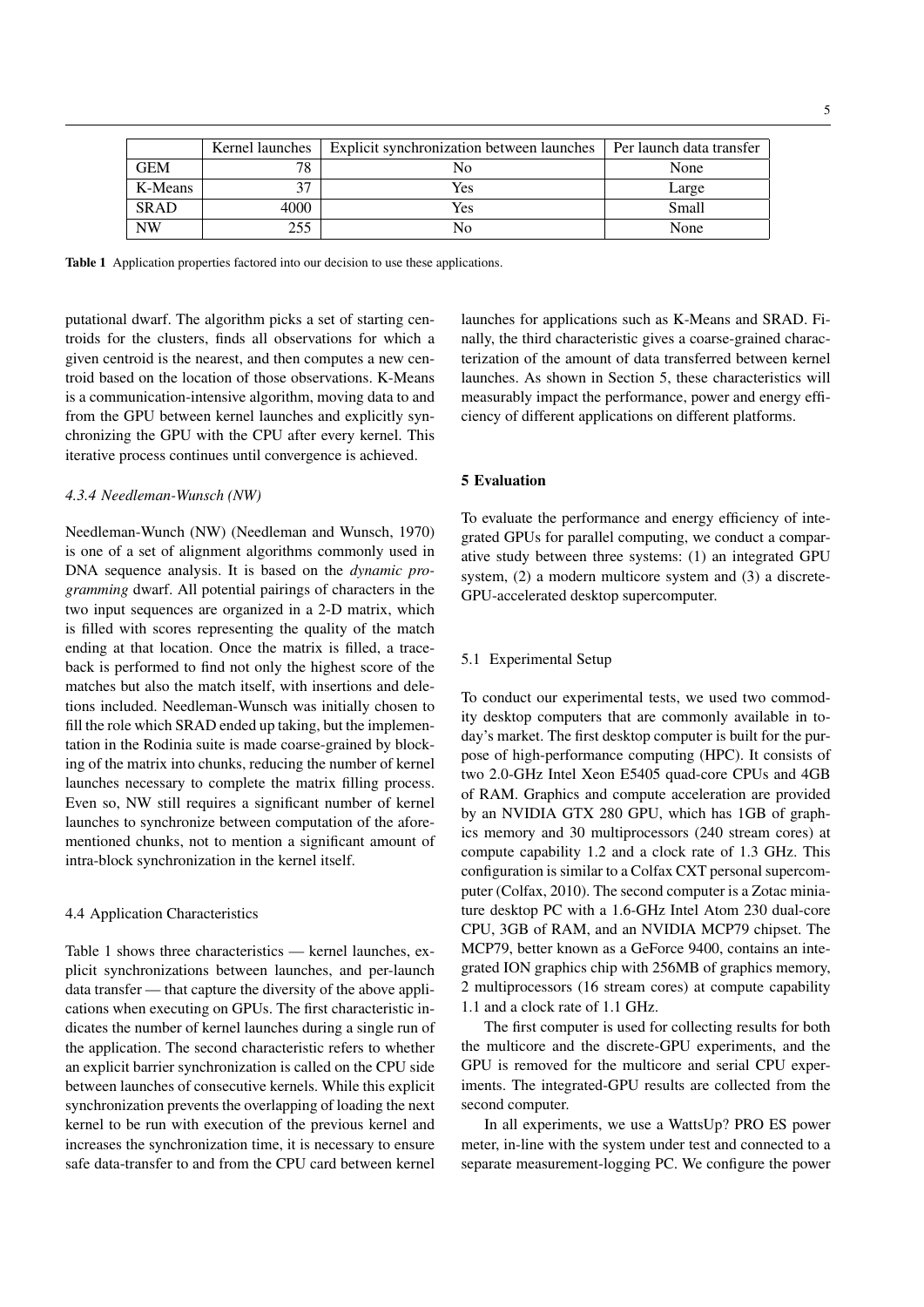meter to collect measurements at the finest granularity supported by the power meter, i.e., one second. Basic DVFS mechanisms, i.e., *cpufreq's ondemand governor* were available, but ineffective for the CPU as this model does not support Intel's Enhanced Speedstep interface. The GPU on the other hand does have some working DVFS in the form of NVIDIA's built-in PowerMizer.

All experiments are repeated five times, and the average numbers are reported for performance, power, and energy results. The experimental results for GPU measure the main computational kernel of each application, including the memory allocations and transfers to and from the GPU. For a fair comparison, the CPU results include only the computational kernel as well. In other words all operations outside the computational kernel, including disk I/O, are excluded in both CPU and GPU versions. For brevity, we use *Xeon serial*, <sup>1</sup> *Xeon SMP*, *ION*, and *GTX 280* to refer the the CPU serial, CPU multicore, integrated GPU, and discrete GPU results, respectively.

## 5.2 Performance

Discrete GPUs have become recognized for their high performance when running general-purpose applications. Integrated GPUs, on the other hand, are traditionally designed for low-demand graphics processing in business workstations and servers or for low-power environments such as laptops and miniature desktops. Newer models of integrated GPUs have begun to more substantially increase in performance and gained the capabilities necessary to run generalpurpose applications. However, their computational capabilities for HPC have not been studied.

Figure 1 shows the performance of running four benchmark applications on the test platforms. In order to make the results more visually comparable, the figure shows the speedup over the Xeon serial version, which is almost universally the slowest. Table 2 shows the same results in raw seconds for comparisons within an application. One important observation from Figure 1 is that the ION chip can clearly accelerate the performance of the test applications — except for K-means, where ION performs slightly worse than Xeon serial. In particular, ION delivers 30-fold and 13-fold

speedups over Xeon serial for the GEM and NW applications, respectively. For these two applications, ION also outperforms Xeon SMP, a modern multicore system. The slightly worse performance of K-means on ION is due to the large amounts of memory transfers between CPU and GPU at each kernel launch. This is also indicated by the relatively lower speedup of K-means on the GTX 280 as compared to the other applications. It is worth noting that the hostdevice memory bandwidth is much higher on GTX 280 than on ION despite the host and device sharing physical memory in the case of ION.



Fig. 1 Speedup of each version over Xeon serial

| Time            | <b>GEM</b> | K-Means | <b>SRAD</b> | <b>NW</b> |
|-----------------|------------|---------|-------------|-----------|
| (seconds)       | (capsid)   |         |             |           |
| Xeon serial     | 63,029.5   | 7.9     | 788.5       | 377.0     |
| <b>Xeon SMP</b> | 7,878.7    | 1.7     | 179.0       | 210.5     |
| <b>GTX 280</b>  | 82.9       | 17      | 59.8        | 6.9       |
| ЮN              | 1,998.5    | 9.7     | 254.9       | 29.5      |

Table 2 Run time in seconds for all platforms and applications

Nonetheless, GTX 280 significantly outperforms ION for all the applications, suggesting the obvious performance advantage of discrete GPUs over the current generation of integrated GPUs. Specifically, GTX 280 is 4 to 25 times faster than ION for the test applications.

The Needleman-Wunsch (NW) results are aberrant in that the 8-core run of NW shows little improvement over the serial version. Our chosen implementation of the CPU version, from the Rodinia suite, appears to scale poorly. In fact, it only keeps up to four of the eight cores utilized during a run, resulting in only a slight performance speedup, as shown in Figure 1. In the future, we intend to investigate more optimized CPU versions of the NW application.

<sup>1</sup> In the *Xeon serial* case, the tests are performed on the multicore system with all but one core, i.e., the active core, being idle. Though ideally we would like to report the power numbers consumed by a *single CPU core* for the *Xeon serial* results, such power numbers are difficult to measure given that four CPU cores are tightly integrated on a single CPU processor. Note: Running our tests with the second CPU physically *removed* would reduce the power consumption consistently by 17 watts (W), i.e., 118.6 W vs. 135.7 W at idle with similar differences when at load. We chose *not* to use this latter configuration as typical end users would not normally remove a CPU from their systems.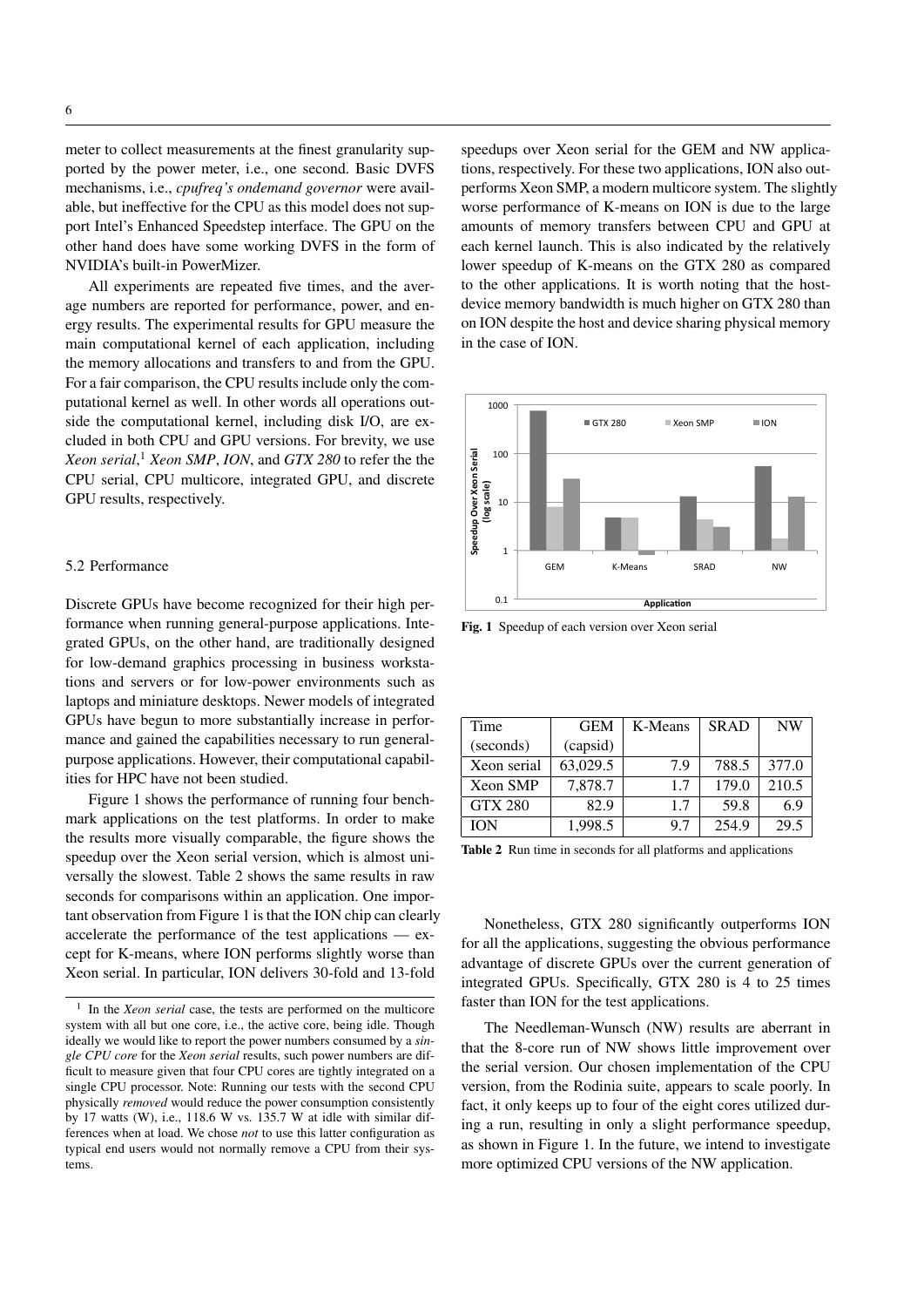# 5.3 Power

As noted in Section 4.2, we evaluate the idle and loaded power of our test systems rather than the static and dynamic of the GPU, respectively.

# *5.3.1 Idle Power*

We first measure the idle power for the three test systems, as shown in Table 3. Most noticeably, the ION system consumes significantly less power at idle than the other two systems. The idle power of ION is a mere 20 watts, less than 1/6 of the power of the Xeon SMP system and 1/9 of a GTX 280 accelerated system. The difference between the idle power of Xeon SMP and GTX 280 implies that the static power of a GTX 280 GPU card alone is 51 watts. Recall that the GTX 280 system idle power also includes the Xeon multicore CPU because we cannot remove it from the tested system.

|                 | Idle Power (Watts) |
|-----------------|--------------------|
| <b>Xeon SMP</b> | 135.7              |
| <b>GTX 280</b>  | 186.4              |
| <b>ION</b>      | 20.1               |

Table 3 Static power for the three test platforms.

#### *5.3.2 Loaded Power*

While traditional discrete GPUs can deliver much higher performance than CPUs, it comes at the cost of significantly higher power consumption. For example, a top-of-the-line discrete NVIDIA GPU e.g., GTX 280, is rated with a thermal design power (TDP) of 236 watts, not to mention the other components necessary to drive it. The next generation of NVIDIA<sup>®</sup> discrete GPUs, known as Fermi, is reported to have a TDP of 295 watts. To put this into perspective, the TDP for the Intel quad-core Xeon E5405 is only rated at 80 watts while the ION GPU has a rated TDP of only 12 watts. Of course, these are only *reported* dissipation measures and represent only the compute device itself; thus, in this section, we present real-world power results for each device.

Figure 2 plots the average wattage across a complete run of the computational kernel of each benchmark on the tested platforms. *Overall, the power consumption of the ION version is significantly lower than the others.* Specifically, the loaded power of the ION system is 8.8 to 10.0 times lower than the Xeon SMP version for all tested applications. The power gap between the ION system and the GTX 280 system is even larger, with a 9.9 to 12.7-fold difference, depending on the application. The larger variance in power



Fig. 2 Power results for the four benchmarks for all platforms.

consumption for the GTX 280 system is likely caused by the GPU DVFS policy (i.e., NVIDIA's PowerMizer in this case) reacting differently to various application signatures.

To further characterize the dynamic power behavior, Figure 3(a) shows the difference between the lowest and the highest loaded power relative to the idle power for each platform. The lowest power refers the power drawn by the application which draws the least power out of those tested, and the highest power is similarly defined. The loaded power range of the ION system is an order of magnitude smaller than the other two systems. That is, the increase from the idle power to the highest loaded power on ION is 7.1 watts, while this increase is 157.7 watts and 136.3 watts on the GTX 280 and Xeon SMP, respectively. Figure 3(b) plots the dynamic power increase in percentage of the peak power drawn from each platform. The idle power is 74% of the peak power on the ION system, whereas this percentage is about 50% for the others.

# 5.4 Energy Efficiency

As previous work has shown (Huang et al, 2009), despite their high power requirements, GPUs can be energy efficient for highly parallel codes due to the massive speedups they can achieve. Even so, we have found that low power consumption is also desirable for many of the environments in which energy efficiency is desirable. As a result, we evaluate whether the high energy efficiency that we observed on discrete GPUs is also applicable to the compute-capable integrated GPUs.

We first show the energy consumption of each of the four tested applications across different platforms in Figure 4 with raw joules listed in Table 4. As the energy consumption is largely different for each experiment, for a crossexperiment comparison, we report the relative energy consumption ratios with regard to the energy consumed by running the serial version of the application on the Xeon machine. Specifically, suppose the power consumption of the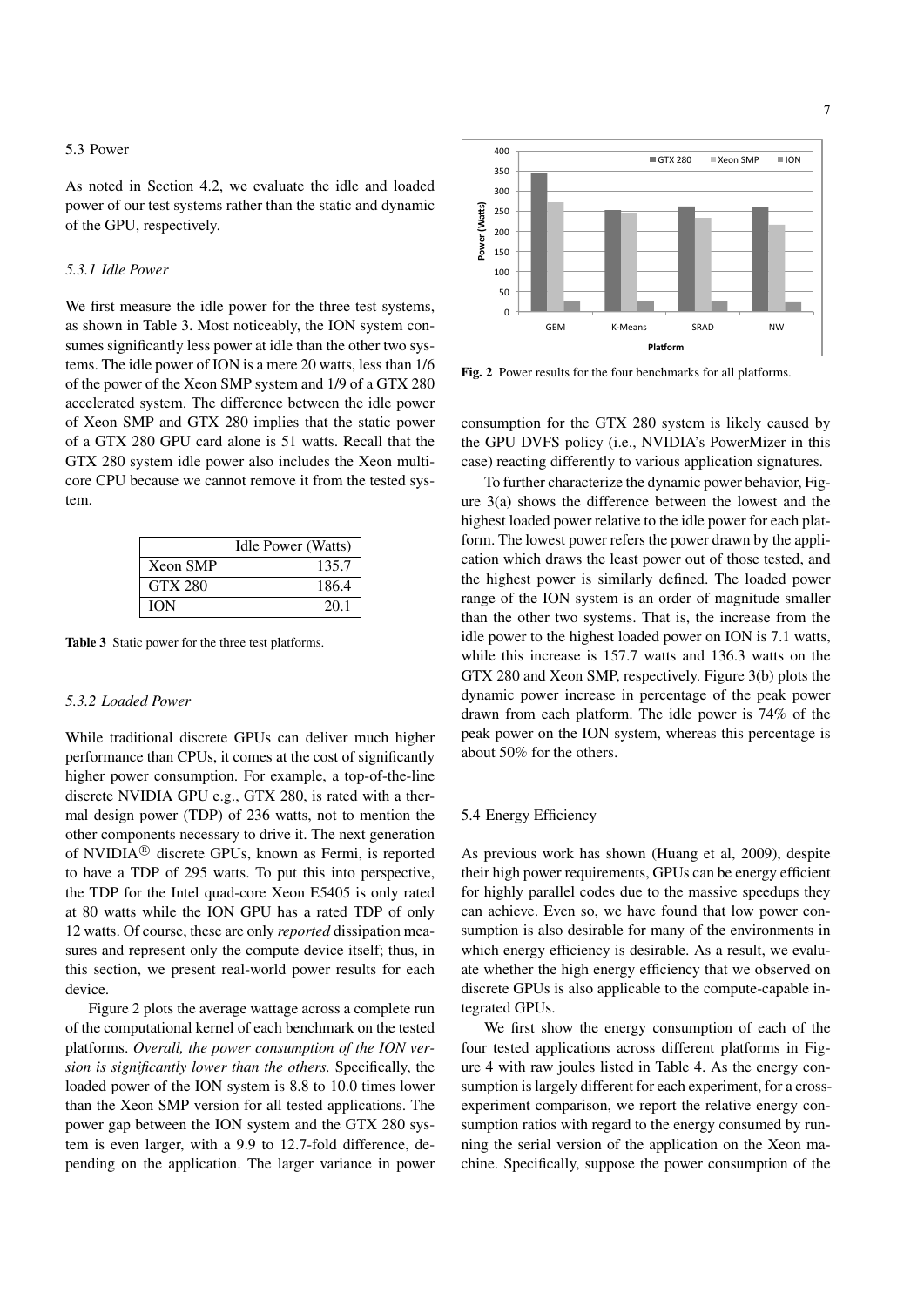

(a) Power range for each platform





serial version on the Xeon machine is  $E_s$ , and the energy consumption of the parallelized version of the application on one of the platforms is  $E_p$ , Figure 4 plots  $E_s/E_p$  on a log scale. In other words, energy "speedup" numbers are reported. Higher "speedup" means lower energy use.



Fig. 4 Energy results for all applications

| Energy         | <b>GEM</b>   | K-Means  | <b>SRAD</b> | NW       |
|----------------|--------------|----------|-------------|----------|
| (joules)       | (capsid)     |          |             |          |
| Xeon serial    | 11,301,185.4 | 1.167.4  | 118.124.2   | 58.328.1 |
| Xeon SMP       | 1,743,552.9  | 322.7    | 32,648.9    | 34,904.2 |
| <b>GTX 280</b> | 28,544.7     | 417.4    | 15.671.5    | 1,809.6  |
| ION            | 18.973.9     | 2.394.52 | 6,779.9     | 692.2    |

Table 4 Energy in joules for all platforms and applications

The ION platform consumes the least energy for all applications except GEM on the GTX 280. On the other hand, the ION platform consumes 30 times less energy than the multicore platform for GEM.

ION also exhibits a significant advantage in energy consumption for the NW application when compared to running on Xeon SMP. As mentioned earlier, the OpenMP version of NW on the CPU does not appear to scale well, which may be the primary cause.

In summary, the above observations suggest that the integrated GPU demonstrates great promise for green HPC, especially when power consumption is a major concern. The results also show that while the discrete GPU consumes more power, it is more energy efficient than its integrated counterpart for highly compute-intensive applications.

Figure 5 presents the energy efficiency of each platform by plotting the "speedups" calculated with respect to EDP. The higher the value, the more energy efficient. The GTX 280 GPU is the best in all cases but K-Means, where the 8-core Xeon SMP performs slightly better than the GTX 280. This is due to the fact that the EDP metric favors high performance over lower energy consumption. Even so, the ION platform stays competitive by outperforming the Xeon SMP platform for all but K-Means. The reason why the EDP value is not as good on GPUs, as discussed in Section 4.3, is that the K-Means application requires a large amount of data transfer to and from the GPU device repeatedly during a run. Such data transfers prevent the GPU processing power from being fully utilized.



Fig. 5 Improvement in EDP over Xeon serial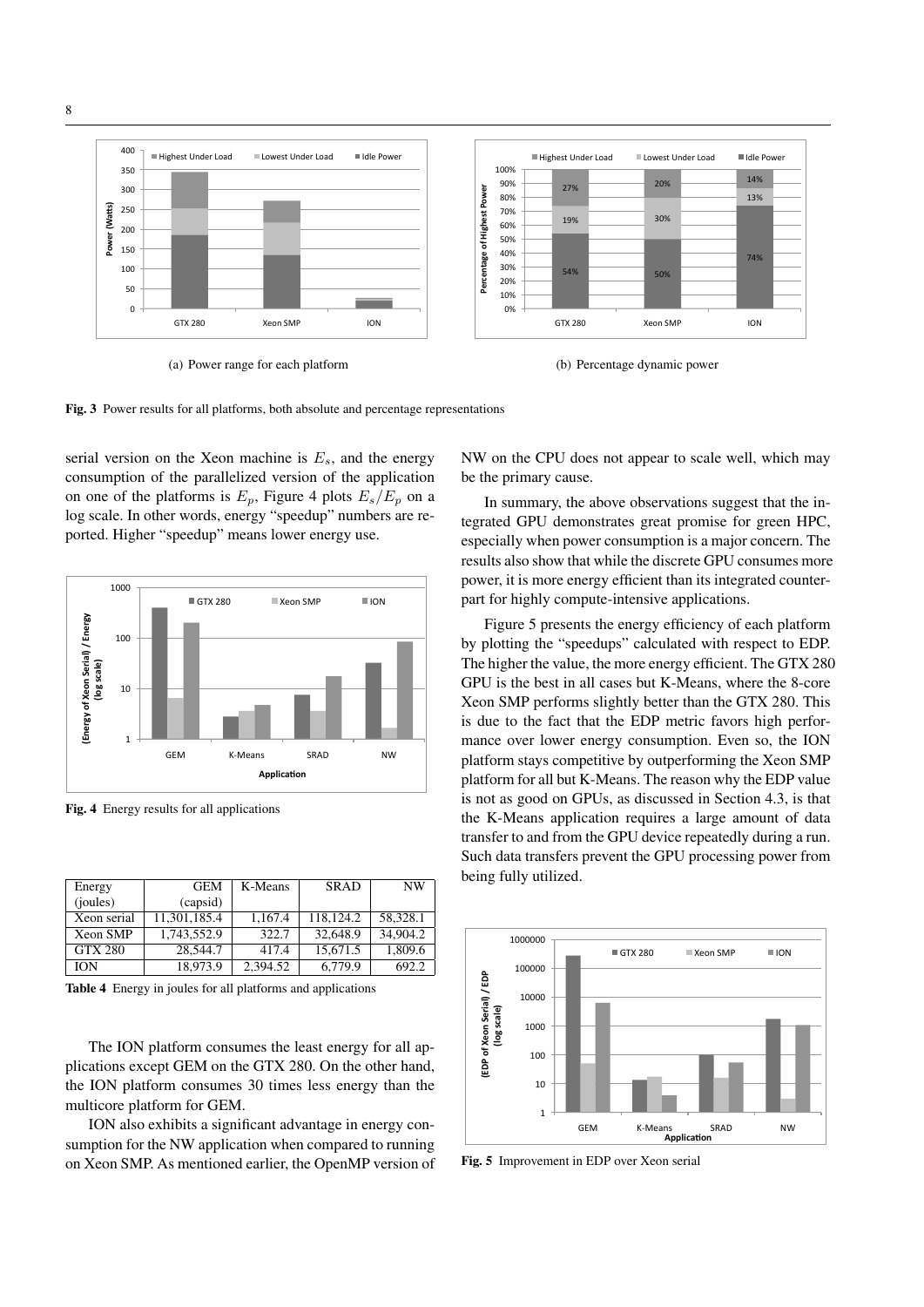# 6 Concluding Remarks

The new generation of compute-capable integrated GPUs shows great promise for green high-performance computing (HPC). We have demonstrated that when both energy efficiency and low power consumption are important, an integrated GPU can be an attractive option as much as a discrete GPU can be for energy-efficient computing without power constraints. In fact, for the sample of applications we tested, the integrated GPU used the least energy for all tested applications. We believe this is a new opportunity for compute acceleration in clusters and other deployments, where energy efficiency is desirable and discrete GPUs are impractical or impossible to use because of power constraints. We also reinforce the results presented in (Huang et al, 2009) by concluding once again that discrete GPUs can be exceptionally energy efficient, especially with regard to the *performanceper-watt* metric.

# 7 Future Work

In the future, we intend to evaluate a larger number of platforms in this space as well as provide comparisons with other types of accelerators for embedded HPC. For example, we seek to investigate the effectiveness of embeddable GPUs like ION for jobs that usually employ FPGAs. Beyond that, we will also examine new offerings from AMD such as the ATI Radeon 5450 to get a better sampling of the low-power GPU space.

As part of the above process, we will also explore using OpenCL for fair comparisons between CPUs and GPUs. In addition to further testing, we also hope to investigate the clustering potential using these low-power accelerators in support of greener large-scale HPC solutions.

Acknowledgements We would like to thank the NSF Center for High Performance Reconfigurable Computing (CHREC) for their support, as well as the Air Force Research Laboratory (AFRL) for their support and for access to equipment used in this work.

Thanks also to Timo Minartz and the anonymous reviewers for their constructive feedback to improve our manuscript.

### References

- Anandakrishnan R, Scogland TR, Fenley AT, Gordon JC, chun Feng W, Onufriev AV (2010) Accelerating electrostatic surface potential calculation with multi-scale approximation on graphics processing units. Journal of Molecular Graphics and Modelling 28(8):904 – 910, DOI DOI:10.1016/j.jmgm. 2010.04.001, URL http://www.sciencedirect. com/science/article/B6TGP-4YVY7HW-1/2/ ba476f86f0044232c55666d9e9275b2a
- Asanovic K, Bodik R, Catanzaro B, Gebis J, Husbands P, Keutzer K, Patterson D, Plishker W, Shalf J, Williams S, et al (2006) The landscape of parallel computing research: A view from berkeley.
- Che S, Boyer M, Meng J, Tarjan D, Sheaffer J, Lee S, Skadron K (2009) Rodinia: A benchmark suite for heterogeneous computing
- Colfax (2010) Colfax CTX Personal Supercomputer. http://www. colfax-intl.com/ms Tesla.asp?M=100
- Dongarra J (1990) The LINPACK benchmark: An explanation. In: Supercomputing, Springer, pp 456–474
- Eastman P, Pande V (2010) OpenMM: A Hardware Abstraction Layer for Molecular Simulations. Computing in Science and Engineering
- Feng W, Cameron K (2008) The Green500 List: Encouraging Sustainable Supercomputing. IEEE Computer 40(12):50–55
- Feng Wc, Warren M, Weigle E (2002) The Bladed Beowulf: A Cost-Effective Alternative to Traditional Beowulfs. In: IEEE International Conference on Cluster Computing (IEEE Cluster 2002), Chicago, Illinois
- Fenley AT, Gordon JC, Onufriev A (2008) An analytical approach to computing biomolecular electrostatic potential. I. Derivation and analysis. The Journal of Chemical Physics 129(7):075,101, URL http://scitation.aip.org/ getabs/servlet/GetabsServlet?prog=normal\&id= JCPSA6000129000007075101000001\&idtype=cvips\ &gifs=yes
- Gordon JC, Fenley AT, Onufriev A (2008) An analytical approach to computing biomolecular electrostatic potential. II. Validation and applications. The Journal of Chemical Physics 129(7):075,102, URL http://scitation.aip.org/ getabs/servlet/GetabsServlet?prog=normal\&id= JCPSA6000129000007075102000001\&idtype=cvips\ &gifs=yes
- Hamano T, Endo T, Matsuoka S (2009) Power-aware dynamic task scheduling for heterogeneous accelerated clusters
- Hardy DJ, Stone JE, Schulten K (2009) Multilevel summation of electrostatic potentials using graphics processing units. Parallel Computing 35(3):164 – 177
- Hsu Ch, Feng Wc (2005) A power-aware run-time system for highperformance computing. In: ACM/IEEE SC2005: The International Conference on High-Performance Computing, Networking, and Storage, Seattle, Washington
- Hsu Ch, Feng Wc, Archuleta JS (2005) Towards Efficient Supercomputing: A Quest for the Right Metric. In: 1st IEEE Workshop on High-Performance, Power-Aware Computing (in conjunction with the 19th International Parallel & Distributed Processing Symposium), Denver, Colorado
- Huang S, Xiao S, Feng W (2009) On the energy efficiency of graphics processing units for scientific computing. In: IPDPS '09: Proceedings of the 2009 IEEE International Symposium on Parallel&Distributed Processing, IEEE Computer Society, Washington, DC, USA, pp 1–8, DOI http://dx.doi.org/10.1109/IPDPS.2009. 5160980
- Kapasi UJ, Rixner S, Dally WJ, Khailany B, Ahn JH, Mattson P, Owens JD (2003) Programmable stream processors. Computer 36:54–62, DOI http://doi.ieeecomputersociety.org/10.1109/ MC.2003.1220582
- Kaufman L, Rousseeuw P (2005) Finding Groups in Data: An Introduction to Cluster Analysis. Wiley's Series in Probability and Statistics. John Wiley and Sons, New York
- Kogge P, Bergman K, Borkar S, Campbell D, Carlson W, Dally W, Denneau M, Franzon P, Harrod W, Hill K, et al (2008) Exascale computing study: Technology challenges in achieving exascale systems. Washington, DC: DARPA Information Processing Techniques Office 28
- Lange KD (2009) Identifying Shades of Green: The SPECpower Benchmarks. Computer 42:95–97, DOI http://doi.ieeecomputersociety.org/10.1109/MC.2009.84
- Munshi A (2008) OpenCL. SIGGRAPH